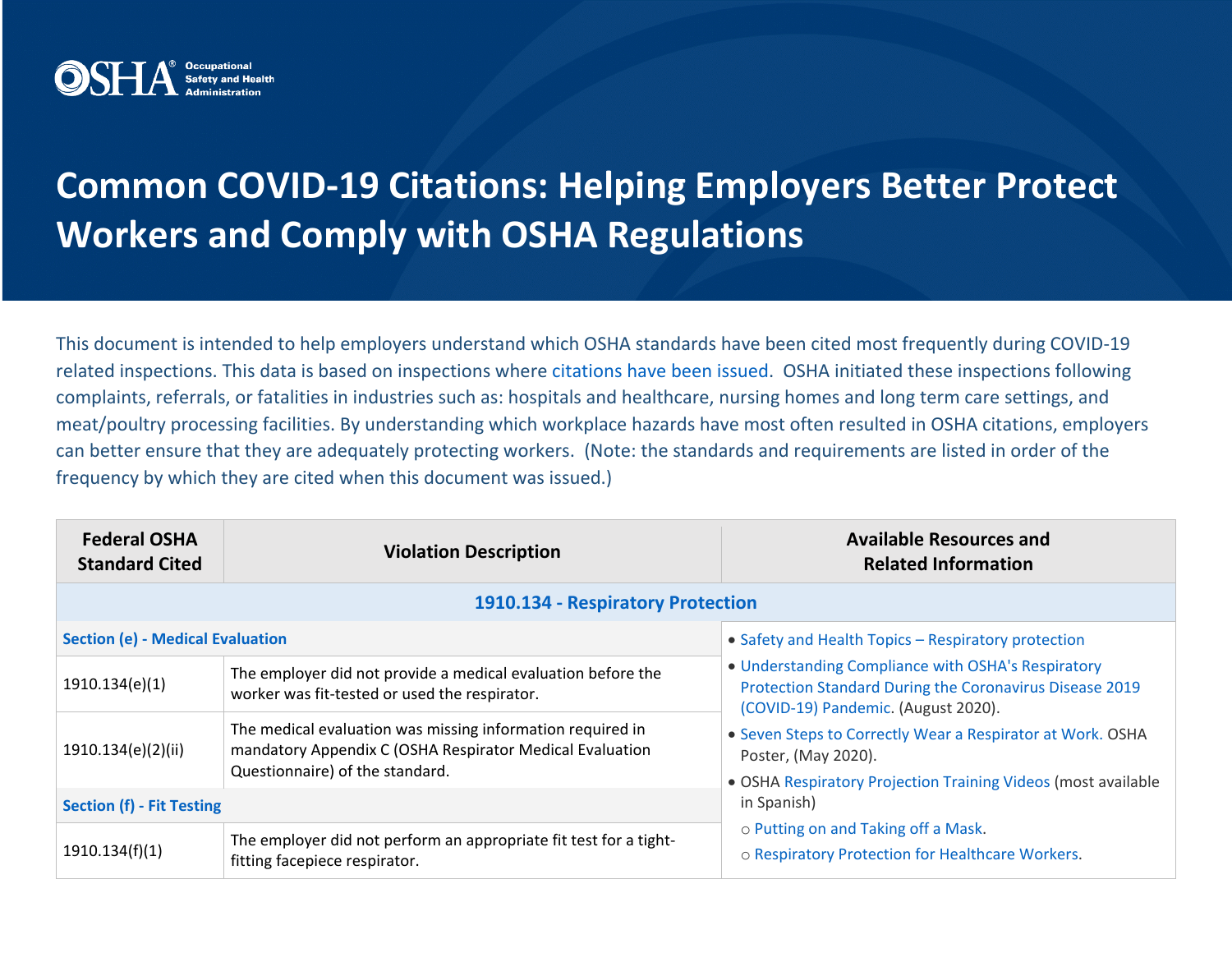| <b>Federal OSHA</b><br><b>Standard Cited</b>                                                | <b>Violation Description</b>                                                                                                                                                                                                                                                                       | <b>Available Resources and</b><br><b>Related Information</b>                                                                                                                                          |
|---------------------------------------------------------------------------------------------|----------------------------------------------------------------------------------------------------------------------------------------------------------------------------------------------------------------------------------------------------------------------------------------------------|-------------------------------------------------------------------------------------------------------------------------------------------------------------------------------------------------------|
| 1910.134(f)(2)                                                                              | The employer did not ensure that an employee was fit tested prior<br>to using the respirator the first time, whenever a different<br>respirator facepiece was used (size, style, model or make), and<br>annually thereafter.                                                                       | o The Difference Between Respirators and Surgical Masks.<br>o Respirator Safety. Donning (Putting on) and Doffing (Taking<br>off) and User Seal Checks.<br>o Respirator Fit Testing                   |
| 1910.134(f)(5)                                                                              | The employer did not administer a fit test using a protocol in<br>Appendix A (Fit Testing Procedures) of the standard.                                                                                                                                                                             | o Medical Evaluations<br>o Training Requirements                                                                                                                                                      |
| Section (c) - Respiratory protection program                                                |                                                                                                                                                                                                                                                                                                    | o Voluntary Use of Respirators                                                                                                                                                                        |
| 1910.134(c)(1)<br>• 1910.134(c)(1)(ix)<br>• $1910.134(c)(1)(iii)$                           | The employer did not establish, implement, or update a written<br>respiratory protection program with worksite-specific procedures.<br>The employer did not include specific provisions in their respiratory<br>protection program, including procedures for: medical evaluations;                 | • NIOSH/OSHA/CDC Toolkit. Hospital Respiratory Protection<br>Program Toolkit: Resources for Respirator Program<br>Administrators (EPUB   MOBI). (2015).                                               |
| • $1910.134(c)(1)(ii)$                                                                      | fit-testing; and regularly evaluating the effectiveness of the program.                                                                                                                                                                                                                            | • Respirator Medical Evaluation Questionnaire Infosheet.<br>OSHA Publication 3789, (May 2015).                                                                                                        |
| 1910.134(c)(2)(i)                                                                           | The employer determined that voluntary respirator use was<br>permissible but did not provide the respirator users with the<br>mandatory information from Appendix D (Information for Employees<br>Using Respirators When not Required Under Standard).                                             | • Small Entity Compliance Guide for the Respiratory Protection<br>Standard. (2011).                                                                                                                   |
|                                                                                             |                                                                                                                                                                                                                                                                                                    | • General Respiratory Protection Guidance for Employers and<br>Workers. OSHA Bulletin, (2011).                                                                                                        |
| 1910.134(c)(3)                                                                              | The employer did not designate a qualified program administrator to<br>administer or oversee the respiratory protection program and                                                                                                                                                                | · Respirators. OSHA QuickCard, (2005). Also available<br>in Spanish                                                                                                                                   |
|                                                                                             | conduct the required evaluations of program effectiveness.                                                                                                                                                                                                                                         | • Assigned Protection Factors for the Revised Respiratory<br>Protection Standard. OSHA Guidebook, (2009).                                                                                             |
| Section (k) - Training and information                                                      |                                                                                                                                                                                                                                                                                                    | • Respiratory Infection Control: The Difference Between                                                                                                                                               |
| 1910.134(k)                                                                                 | The employer did not provide effective training, and basic<br>information as described in Appendix D (Information for Employees<br>Using Respirators When not Required Under Standard). The training<br>must be comprehensive, understandable, and recur annually, and<br>more often if necessary. | Respirators and Surgical Masks. OSHA Fact Sheet, (2009).                                                                                                                                              |
|                                                                                             |                                                                                                                                                                                                                                                                                                    | • Respiratory Protection. OSHA eTool.<br>• Preparing Solutions for Qualitative Fit Testing from Available                                                                                             |
|                                                                                             |                                                                                                                                                                                                                                                                                                    | Chemicals. (June 16, 2020)                                                                                                                                                                            |
| 1910.134(k)(1)<br>• $1910.134(k)(1)(i)$<br>• $1910.134(k)(1)(vi)$<br>• $1910.134(k)(1)(iv)$ | The employer did not ensure that each employee could demonstrate<br>knowledge of:                                                                                                                                                                                                                  | • Respiratory Protection Guidance for the Employers of Those<br>Working in Nursing Homes, Assisted Living, and Other Long-<br>Term Care Facilities During the COVID-19 Pandemic.<br>(October30, 2020) |
|                                                                                             | • Why the respirator is necessary;<br>• How improper fit, usage, or maintenance can reduce protection;<br>• The limitations and capabilities of the respirator;<br>• How to use the respirator effectively in emergency situations;                                                                |                                                                                                                                                                                                       |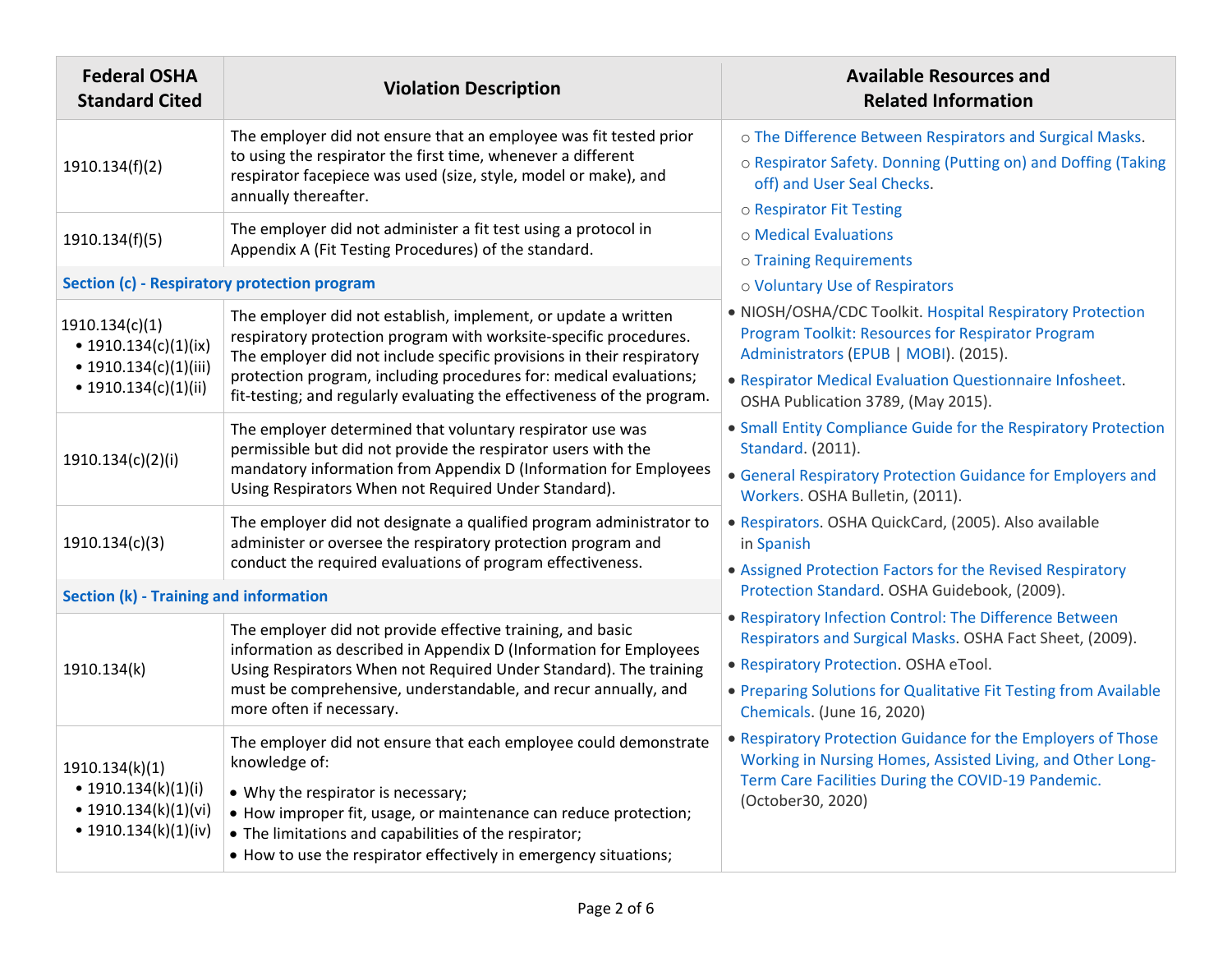| <b>Federal OSHA</b><br><b>Standard Cited</b> | <b>Violation Description</b>                                                                                                                                                                                                                                                                                                                                                                                             | <b>Available Resources and</b><br><b>Related Information</b>                                                                                                                                                                                                                                                                                                                                                                                                                                                                                                                                                                                                                                                                                                                                                                                                                |
|----------------------------------------------|--------------------------------------------------------------------------------------------------------------------------------------------------------------------------------------------------------------------------------------------------------------------------------------------------------------------------------------------------------------------------------------------------------------------------|-----------------------------------------------------------------------------------------------------------------------------------------------------------------------------------------------------------------------------------------------------------------------------------------------------------------------------------------------------------------------------------------------------------------------------------------------------------------------------------------------------------------------------------------------------------------------------------------------------------------------------------------------------------------------------------------------------------------------------------------------------------------------------------------------------------------------------------------------------------------------------|
|                                              | • How to inspect, put on and remove, use, and check the<br>respirator seal;<br>• Procedures for maintenance and storage;<br>• How to recognize medical signs and symptoms that may limit or<br>prevent respirator use; and<br>• The general requirements of this section.                                                                                                                                                | • Enforcement Guidance for Respiratory Protection and the<br>N95 Shortage Due to the 2019 Novel Coronavirus Disease<br>(COVID-19) Pandemic. (April 3, 2020)<br>• Healthcare Respiratory Protection Annual Fit-Testing for<br>N95 Filtering Facepieces During the COVID-19 Outbreak.<br>(March 14, 2020)<br>• Enforcement Guidance for Use of Respiratory Protection<br>Equipment Certified Under Standards of Other Countries or<br>Jurisdictions During the Coronavirus Disease 2019 (COVID-19)<br>Pandemic. (April 3, 2020)<br>• Expanded Temporary Enforcement Guidance on Respiratory<br>Protection Fit-Testing for N95 Filtering Facepieces in All<br><b>Industries During the Coronavirus Disease (COVID-19)</b><br>Pandemic. (April 8, 2020)<br>• Enforcement Guidance on Decontamination of Filtering<br>Facepiece Respirators in Healthcare During the Coronavirus |
| 1910.134(k)(3)                               | The employer did not provide training before the employee used a<br>respirator in the workplace.                                                                                                                                                                                                                                                                                                                         |                                                                                                                                                                                                                                                                                                                                                                                                                                                                                                                                                                                                                                                                                                                                                                                                                                                                             |
| 1910.134(k)(5)(i)                            | The employer did not retrain employees about changes in<br>the workplace or the type of respirator when previous training<br>was obsolete.                                                                                                                                                                                                                                                                               |                                                                                                                                                                                                                                                                                                                                                                                                                                                                                                                                                                                                                                                                                                                                                                                                                                                                             |
| 1910.134(k)(6)                               | The employer allowed voluntary use of respirators but did not<br>provide the required information on voluntary use of respirators in<br>mandatory Appendix D (Information for Employees Using Respirators<br>When not Required Under Standard).                                                                                                                                                                          |                                                                                                                                                                                                                                                                                                                                                                                                                                                                                                                                                                                                                                                                                                                                                                                                                                                                             |
| <b>Section (d) - General requirements</b>    |                                                                                                                                                                                                                                                                                                                                                                                                                          | Disease 2019 (COVID-19) Pandemic. (April 24, 2020)                                                                                                                                                                                                                                                                                                                                                                                                                                                                                                                                                                                                                                                                                                                                                                                                                          |
| 1910.134(d)(1)(ii)                           | The employer did not select a NIOSH-certified respirator.                                                                                                                                                                                                                                                                                                                                                                | • Temporary Enforcement Guidance - Tight-Fitting Powered Air<br>Purifying Respirators (PAPRs) Used During the Coronavirus<br>Disease 2019 (COVID-19) Pandemic. (October 2, 2020)                                                                                                                                                                                                                                                                                                                                                                                                                                                                                                                                                                                                                                                                                            |
| 1910.134(d)(1)(i)                            | The employer did not select and provide an appropriate respirator<br>based on the respiratory hazard(s) to which the worker is exposed.                                                                                                                                                                                                                                                                                  |                                                                                                                                                                                                                                                                                                                                                                                                                                                                                                                                                                                                                                                                                                                                                                                                                                                                             |
| Section (a) - Permissible practice           |                                                                                                                                                                                                                                                                                                                                                                                                                          |                                                                                                                                                                                                                                                                                                                                                                                                                                                                                                                                                                                                                                                                                                                                                                                                                                                                             |
| 1910.134(a)(2)                               | The employer did not provide an appropriate respirator to each<br>employee when necessary to protect the health of the employee.                                                                                                                                                                                                                                                                                         |                                                                                                                                                                                                                                                                                                                                                                                                                                                                                                                                                                                                                                                                                                                                                                                                                                                                             |
| <b>Section (m) - Medical evaluation</b>      |                                                                                                                                                                                                                                                                                                                                                                                                                          |                                                                                                                                                                                                                                                                                                                                                                                                                                                                                                                                                                                                                                                                                                                                                                                                                                                                             |
| 1910.134(m)(2)<br>• 1910.134(m)(2)(i)        | The employer did not establish adequate fit test records, including:<br>the name or identification of the employee tested; the type of fit test<br>performed; the specific make, model, style, and size of respirator<br>tested; the date of test; and the pass/fail results for qualitative fit<br>tests the fit factor and strip chart recording or other recording of the<br>test results for quantitative fit tests. |                                                                                                                                                                                                                                                                                                                                                                                                                                                                                                                                                                                                                                                                                                                                                                                                                                                                             |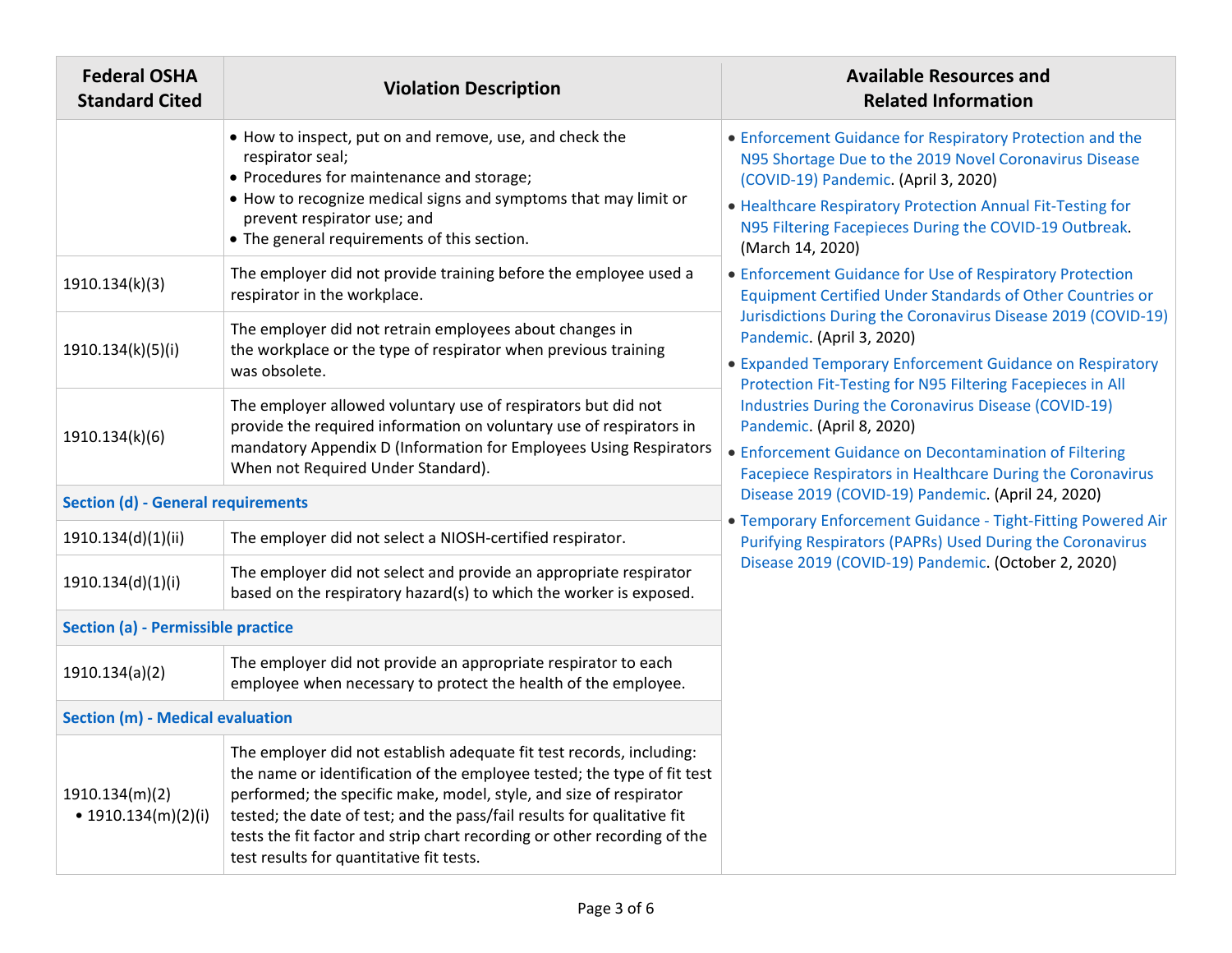| <b>Federal OSHA</b><br><b>Standard Cited</b>                               | <b>Violation Description</b>                                                                                                                                                                                                                                                                                    | <b>Available Resources and</b><br><b>Related Information</b>                                                                                                                                                                                                                                                                                                                                               |  |  |
|----------------------------------------------------------------------------|-----------------------------------------------------------------------------------------------------------------------------------------------------------------------------------------------------------------------------------------------------------------------------------------------------------------|------------------------------------------------------------------------------------------------------------------------------------------------------------------------------------------------------------------------------------------------------------------------------------------------------------------------------------------------------------------------------------------------------------|--|--|
| Section (h) - Maintenance and care of respirators.                         |                                                                                                                                                                                                                                                                                                                 |                                                                                                                                                                                                                                                                                                                                                                                                            |  |  |
| 1910.134(h)(2)(i)                                                          | The employer did not store respirators properly in a way to protect<br>them from damage, contamination, and deformation of the<br>facepiece and exhalation valve (where applicable).                                                                                                                            |                                                                                                                                                                                                                                                                                                                                                                                                            |  |  |
| Subpart 1904 - Recording and Reporting Occupational Injuries and Illnesses |                                                                                                                                                                                                                                                                                                                 |                                                                                                                                                                                                                                                                                                                                                                                                            |  |  |
| result of work-related incidents to OSHA                                   | 1904.39 - Reporting fatalities, hospitalizations, amputations, and losses of an eye as a                                                                                                                                                                                                                        | • COVID-19 Frequently Asked Questions: Reporting<br>• Discretion in Enforcement when Considering an Employer's                                                                                                                                                                                                                                                                                             |  |  |
| 1904.39(a)(1)                                                              | The employer did not report a fatality to OSHA within eight hours after<br>the death of any employee as a result of a work-related incident.                                                                                                                                                                    | Good Faith Efforts During the Coronavirus Disease 2019<br>(COVID-19) Pandemic (April 16, 2020).<br>• Revised Enforcement Guidance for Recording Cases of<br>Coronavirus Disease 2019 (COVID-19), (May 26, 2020)<br>• OSHA Injury and Illness Recordkeeping and Reporting<br>Requirements<br>• Detailed Guidance for OSHA's Injury and Illness<br><b>Recordkeeping Rule</b>                                 |  |  |
| 1904.4 - Recording criteria                                                |                                                                                                                                                                                                                                                                                                                 |                                                                                                                                                                                                                                                                                                                                                                                                            |  |  |
| 1904.4(a)                                                                  | The employer did not keep records of fatalities, injuries, and illnesses<br>that were work-related.                                                                                                                                                                                                             |                                                                                                                                                                                                                                                                                                                                                                                                            |  |  |
| 1910.132 - Personal Protective Equipment                                   |                                                                                                                                                                                                                                                                                                                 |                                                                                                                                                                                                                                                                                                                                                                                                            |  |  |
|                                                                            | Section (d) - Hazard assessment and equipment selection                                                                                                                                                                                                                                                         | • COVID-19 Frequently Asked Questions: Personal Protective                                                                                                                                                                                                                                                                                                                                                 |  |  |
| 1910.132(d)(1)                                                             | Note: these citations occurred in the healthcare sector and involved<br>medical facemasks, faces shields, and gowns.                                                                                                                                                                                            | Equipment<br>• Safety and Health Topics - Personal protective equipment<br>• CDC COVID Guidance for Healthcare Workers: Optimizing<br><b>PPE Supplies</b><br>o CDC Guidance on Medical Facemasks<br>o CDC Guidance on Eye Protection<br>o CDC Guidance on Isolation Gowns<br>o Also see information on PPE selection in<br>• Preparing Workplaces guidance document<br>Returning to Work guidance document |  |  |
|                                                                            | The employer did not:                                                                                                                                                                                                                                                                                           |                                                                                                                                                                                                                                                                                                                                                                                                            |  |  |
|                                                                            | • Assess the workplace to determine if hazards are present, or are<br>likely to be present, which require the use of PPE;<br>• Select, and require the use of, appropriate PPE;<br>• Communicate selection decisions to each affected employee; and,<br>• Select PPE that properly fits each affected employee. |                                                                                                                                                                                                                                                                                                                                                                                                            |  |  |
| 1910.132(d)(2)                                                             | Note: these citations occurred in the healthcare sector and involved<br>medical facemasks, faces shields, and gowns.<br>The employer did not properly document in writing that the required<br>hazard assessment had been performed.                                                                            |                                                                                                                                                                                                                                                                                                                                                                                                            |  |  |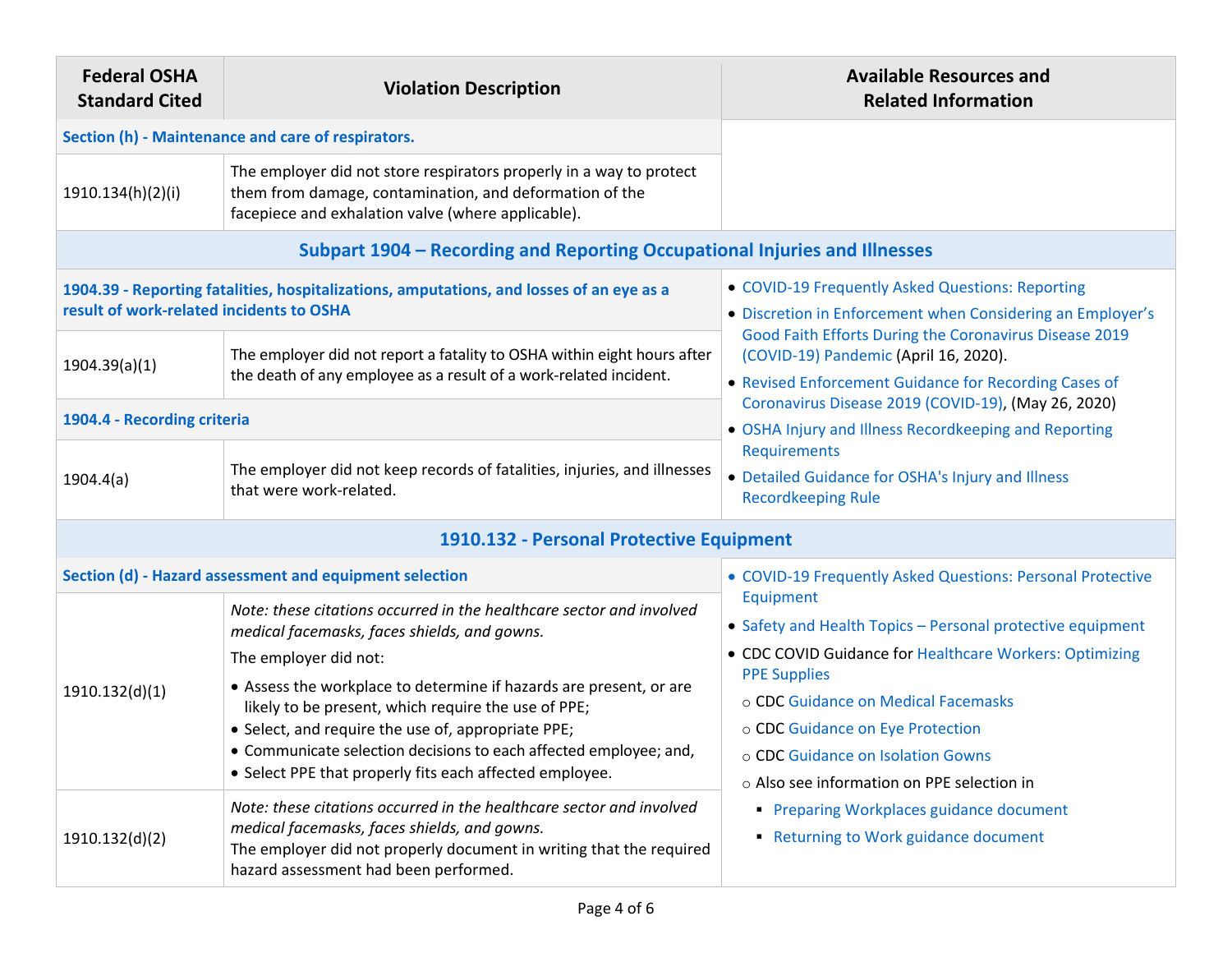| <b>Federal OSHA</b><br><b>Standard Cited</b> | <b>Violation Description</b>                                                                                                                                                                                                                                                                                                                                                    | <b>Available Resources and</b><br><b>Related Information</b>                                                               |  |  |
|----------------------------------------------|---------------------------------------------------------------------------------------------------------------------------------------------------------------------------------------------------------------------------------------------------------------------------------------------------------------------------------------------------------------------------------|----------------------------------------------------------------------------------------------------------------------------|--|--|
| <b>Section (a) - Application</b>             |                                                                                                                                                                                                                                                                                                                                                                                 | • Personal Protective Equipment. OSHA Fact Sheet                                                                           |  |  |
| 1910.132(a)                                  | Note: these citations occurred in the healthcare sector and involved<br>medical facemasks, faces shields, and gowns.<br>The employer did not provide, use, and maintain protective<br>equipment in a sanitary and reliable condition.                                                                                                                                           | (Publication 3603), (2012).<br>Personal Protective Equipment. OSHA Publication 3151,<br>(2004).                            |  |  |
| <b>Section (f) - Training</b>                |                                                                                                                                                                                                                                                                                                                                                                                 |                                                                                                                            |  |  |
| 1910.132(f)(1)                               | The employer did not provide training to each employee who is<br>required to use PPE.                                                                                                                                                                                                                                                                                           |                                                                                                                            |  |  |
| <b>General Duty Clause</b>                   |                                                                                                                                                                                                                                                                                                                                                                                 |                                                                                                                            |  |  |
| OSH Act $5(a)(1)$                            | The employer did not furnish a place of employment that was free<br>from recognized hazards that are causing or are likely to cause death<br>or serious physical harm to employees. Under the general duty<br>clause, employers must protect employees from COVID-19 hazards at<br>the workplace by, for example, installing plastic barriers or ensuring<br>social distancing. | • Guidance on Returning to Work (Spanish)<br>• Preparing Workplaces for COVID-19 (Spanish)<br>• Specific Industry Guidance |  |  |

## **Temporary Enforcement Discretion Related to the Respiratory Protection Standard During COVID-19**

In light of the essential need for adequate supplies of respirators during the COVID-19 pandemic, OSHA has temporarily exercised some enforcement discretion regarding respirators, including certain fit testing provisions, the use of respirators that are beyond their manufacturer's recommended shelf life, extended use and reuse of respirators, the use of alternative respirators certified under standards of certain other countries and jurisdictions, and decontamination of respirators. This enforcement discretion is described in detail in various temporary enforcement memoranda, which can be found on *[OSHA's COVID-19 webpage](https://www.osha.gov/SLTC/covid-19/)*. **For OSHA to exercise enforcement discretion, employers must demonstrate and document good-faith efforts to comply with OSHA standards, as outlined in the same memoranda and summarized in**  *[Understanding Compliance with OSHA's Respiratory Standard during the Coronavirus Disease \(COVID-19\) Pandemic](https://www.osha.gov/sites/default/files/respiratory-protection-covid19-compliance.pdf)***.** OSHA's temporary enforcement memoranda are time-limited to the current COVID-19 crisis and are aligned with CDC's *[Strategies for Optimizing the Supply of N95](http://www.cdc.gov/coronavirus/2019-ncov/hcp/respirators-strategy/index.html)  [Respirators](http://www.cdc.gov/coronavirus/2019-ncov/hcp/respirators-strategy/index.html)*, which recommend a variety of conventional, contingency, and crisis capacity control strategies. **Enforcement discretion applies only after an employer has considered and taken all possible steps to comply with measures in a particular control strategy.** Employers should periodically refer to *[OSHA's COVID-](https://www.osha.gov/SLTC/covid-19/) 19 webpage* for the most up-to-date interim/temporary enforcement discretion memoranda and guidance.